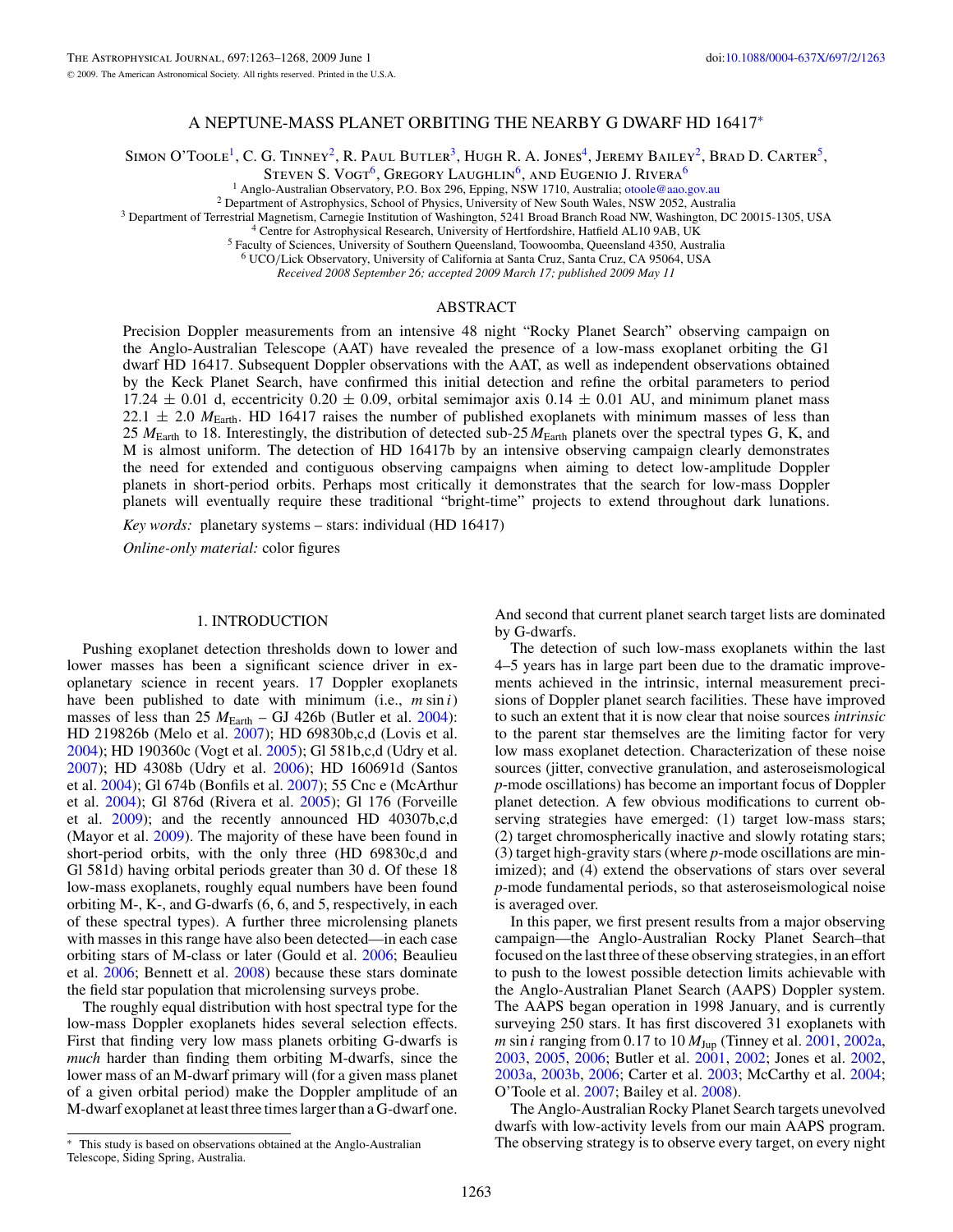of a contiguous 48 night observing run (modulo, of course, the vagaries of weather). This 48 night observing run covered two bright lunations, and included an entire dark lunation. Each observation extends over at least 15 minutes in order to beat down *p*-mode oscillation noise to levels well below 1 m s−<sup>1</sup> (O'Toole et al. [2008\)](#page-5-0). The full Rocky Planet Search target list includes 55 objects, of which 24 were targeted on our first 48 night campaign in 2007 January and February.

In this paper, we present results for the most compelling new exoplanetary detection ([HD16417]HD 16417b) to arise from this concentrated, campaign-mode observing run, together with subsequent AAPS and Keck Planet Search observations.

### 2. HD 16417

HD16417 (GJ 101.1, HIP 12186) lies at a distance of 25.5  $\pm$ 0.4 pc (Perryman et al. [1997\)](#page-5-0), and has a spectral type of G1V (Houk [1982;](#page-5-0) Gray et al. [2006\)](#page-5-0), an absolute magnitude of  $M_V = 3.74$  (*V* = 5.78) and color  $B - V = 0.653$ . *Hipparcos* photometry finds it to be photometrically stable at the 7 mmag level over 212 observations over the course of the *Hipparcos* mission (Perryman et al. [1997\)](#page-5-0).

As a bright and nearby Sun-like star, HD 16417 has been the subject of multiple detailed atmospheric and isochrone analyses—the conclusions reached by the most recent of these are summarized in Table [1.](#page-2-0) The first point to note is that all these analyses agree that, while the gravity of HD 16417 is not low enough for it to be classified as a giant or subgiant, it is somewhat lower than the  $\log g \approx 4.5$  one would expect from a main-sequence early-G dwarf, indicating that it has begun to evolve off the main sequence. Where ages have been estimated, they indicate HD 16417 to be somewhat older than the Sun in the range 4–8 Gyr. The mass of HD 16417 is estimated to be somewhat larger than that for the Sun, with the most recent estimates of Valenti Fischer [\(2005\)](#page-5-0) being 1.38 and 1.18 *M* (based, respectively, on spectroscopic analysis and isochrone analysis) and that of da Silva et al.  $(2006)$  being 1.18  $M_{\odot}$ . In the analysis that follows we assume a mass of 1.2  $M_{\odot}$ .

Metallicity estimates for HD 16417 range from [Fe*/*H] of −0.01 to +0.19, with an average value of [Fe*/*H] = +0.06. Perhaps most critically for the purposes of this study, HD 16417 is a slow rotator ( $v \sin i = 2.1$  km s<sup>-1</sup>) and extremely inactive (log  $R'_{HK}$  = −5.08), making it an ideal target for Doppler planet searching at very high precision. The updated Ca II jitter calibration of J. Wright (2007, private communication) for HD16417 indicates a jitter of 2.2 m s<sup>-1</sup>. The somewhat lower gravity of HD16417 than solar indicates that Doppler observations will by slightly affected by Doppler noise due to *p*-mode oscillations; the relations of O'Toole et al. [\(2008\)](#page-5-0) indicate a root-mean-square (rms) noise equivalent of less than  $0.6$  m s<sup>-1</sup>, for observations of more than 10 minutes.

#### 3. OBSERVATIONS

AAPS Doppler measurements are made with the UCLES echelle spectrograph (Diego et al. [1990\)](#page-5-0). An iodine absorption cell provides wavelength calibration from 5000 to 6200 Å. The spectrograph point-spread function and wavelength calibration are derived from the iodine absorption lines embedded on every pixel of the spectrum by the cell (Valenti et al. [1995;](#page-5-0) Butler et al. [1996\)](#page-5-0).

Observations of HD 16417 began as part of the AAPS main program in 1998, and over the following 7 years it was observed regularly in observations of 300–600 s (depending on observing conditions), giving a signal-to-noise ratio  $(S/N)$  of  $\approx 200$  per spectral resolution element in the iodine region. These are the observations listed in Table [2](#page-3-0) between  $JD = 2450831.0428$ and 245381.1880. In 2005 July, HD 16417 (together with a number of other bright AAPS targets) was elevated within our observing program to high-S/N status, such that its target S*/*N per epoch became 400 per spectral pixel. The result was that the median internal uncertainties produced by our Doppler fitting process dropped from 1.59 m s<sup>-1</sup> to 0.77 m s<sup>-1</sup>. This improvement gave us confidence that our Rocky Planet Search strategy (concentrating on a small number of targets observed as contiguously as possible over a long observing run) would significantly lower our noise levels for the detection of low-mass planets.

Observations for our Rocky Planet Search program began on 2007 January 10 and continued through 2007 February 26. HD 16417 was able to be observed on 24 of those nights. Since this 48 night run, it has been observed on a further 10 nights at the Anglo-Australian Telescope (AAT), and on 10 nights on the Keck I telescope with High Resolution Echelle Spectrometer (HIRES; Vogt et al. [1994\)](#page-5-0). The Doppler velocities derived from all these observations are listed in Table [2.](#page-3-0)

#### 4. ANALYSIS

The rms scatter about the mean velocity of all data taken before 2005 July was 4.9 m s<sup>-1</sup>. The rms about the mean for all data taken since that date is 4.4 m s<sup>-1</sup>. This is slightly smaller than that seen in the earlier, lower S*/*N data, but is still significantly larger than would be expected based on the internal measurement uncertainties, and the noise from jitter and *p*-modes in this star. However, in spite of being observed with this improved precision at 16 epochs over the period 2005 July to 2006 November, no convincing periodicity could be extracted from the resultant Doppler velocities.

The 48 night run in 2007, however, provided a clear indication of periodicity at  $\approx$ 17 d. It was then prioritized for intensive observation over the following 18 months, and subsequent data have confirmed the detection first made in our large, contiguous observing block.

The traditional Lomb–Scargle periodogram (Lomb [1976;](#page-5-0) Scargle [1982\)](#page-5-0) estimates power as a function of period by fitting sinusoids to a data set. The two-dimensional Keplerian Lomb– Scargle periodogram (2DKLS; O'Toole et al. [2007\)](#page-5-0) extends this concept by fitting Keplerians as a function of both period and eccentricity. We show in Figure [1,](#page-2-0) for three subsets of the HD16417 data, slices through the 2DKLS at the eccentricity corresponding to the peak power. The subsets examined are (1) all AAT data taken since 2005 July 27, (2) the AAT data taken in 2007 January and February, (3) all AAT data taken since 2005 July *except* that taken in 2007 January–February, and (4) AAT and Keck data taken since 2005 July (with Keck data zeropoint-corrected to the AAT system as described below). The first point to note is that Figure [1](#page-2-0) clearly shows evidence for a periodicity at 17 d. The second point to note is that periodicity is clearly seen in just the 24 epochs obtained for HD 16417 in the major campaign run in 2007 (Figure  $1(b)$  $1(b)$ ). But perhaps most interestingly, if the long series of continuous data from that major run is removed (Figure  $1(c)$  $1(c)$ ), no convincing evidence for any periodicity is detectable. The number of data points and the internal measurement uncertainties of the data that produce Figures [1\(](#page-2-0)b) and (c) are almost exactly the same. The difference is in the window function of the observations. This is a key point to which we return below. And finally the Keck data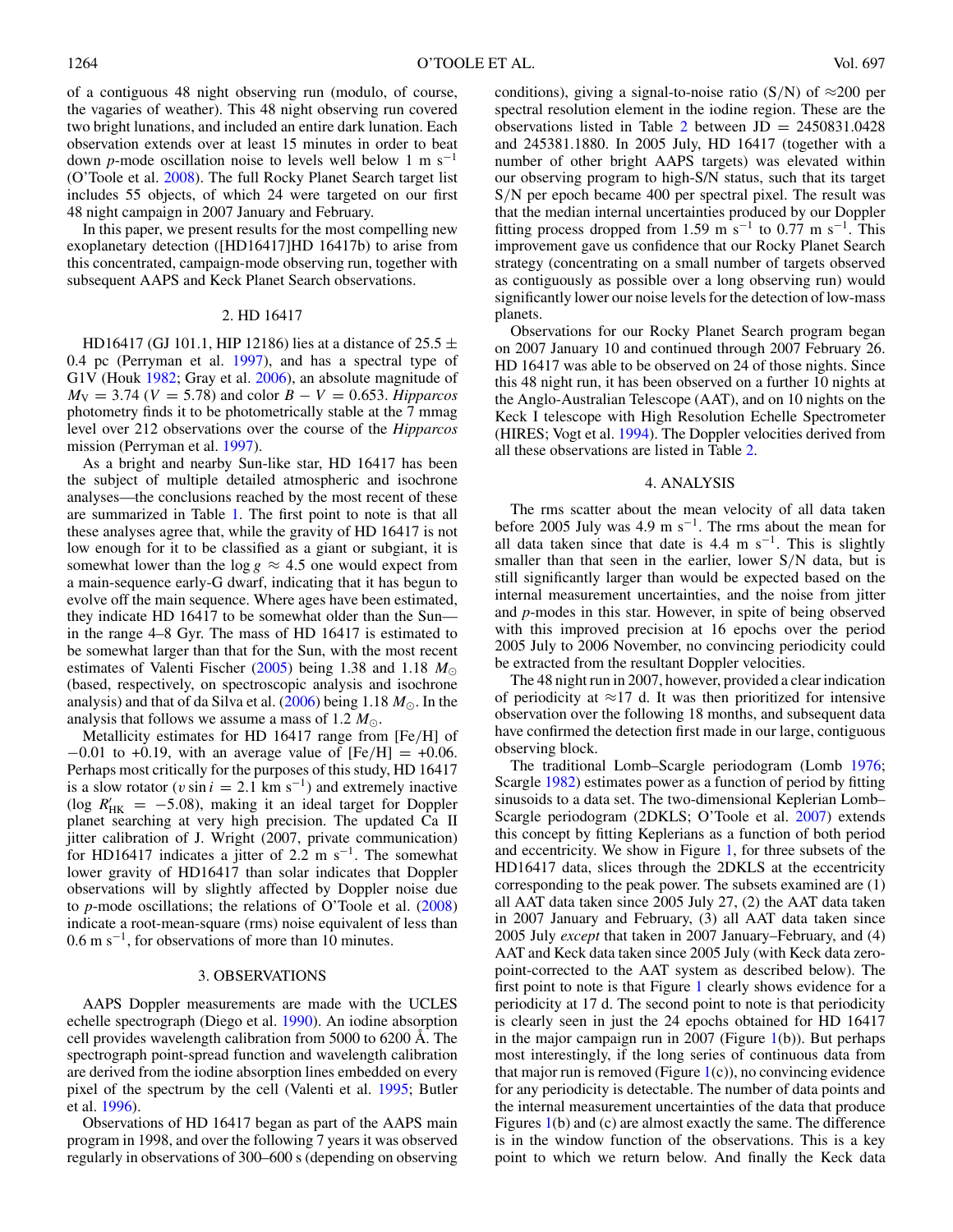<span id="page-2-0"></span> $\mathbb{S}^2$ 

(a) AAT Jul05-Nov07

2DKLS at  $e=0.22$  (peak)

8



Figure 1. Cuts through 2DKLS periodograms for HD 16417 at the eccentricities where the 2DKLS peaks, from velocities obtained (a) at the AAT 2005 July to 2007 November, (b) at the AAT 2007 January–February (Rocky Planet Search), (c) at the AAT 2005 July to 2007 November, but *not* including velocities from 2007 January–February, and (d) at the AAT and Keck from 2005 July to 2008 September. The dashed vertical line in each panel is at the period corresponding to the length of each data set.

**Table 1**

| Properties of HD 16417   |               |          |                           |                 |                         |                         |           |
|--------------------------|---------------|----------|---------------------------|-----------------|-------------------------|-------------------------|-----------|
| Refereces                | $T_{\rm eff}$ | [Fe/H]   | Mass                      | log(g)          | Age                     | $v \sin i$              | $R'_{HK}$ |
| Gray et al. (2006)       | 5745 K        | $+0.00$  | $\cdots$                  | 4.11            | $\cdots$                | $\cdots$                | $-5.093$  |
| Valenti & Fischer (2005) | 5817 K        | $+0.07$  | $1.38 \pm 0.12 M_{\odot}$ | 4.17            | $5.8 \pm 0.6$ Gyr       | 2.1 km s <sup>-1</sup>  |           |
| da Silva et al. (2006)   | 5936 K        | $+0.19$  | $1.18 \pm 0.04 M_{\odot}$ | $4.12 \pm 0.03$ | $4.3 \pm 0.8$ Gyr       |                         |           |
| Bond et al. (2006)       | $\cdots$      | $+0.03$  | $\cdot$ $\cdot$ $\cdot$   | 4.05            | $\cdot$ $\cdot$ $\cdot$ | $\cdot$ $\cdot$ $\cdot$ |           |
| Nordström et al. (2004)  | 5649 K        | $-0.01$  | $1.10 \pm 0.04 M_{\odot}$ | $\cdots$        | $7.6 \pm 0.7$ Gyr       | $2 \text{ km s}^{-1}$   |           |
| Jenkins et al. $(2006)$  | $\cdots$      | $\cdots$ | .                         | $\cdots$        | $\cdot$ $\cdot$ $\cdot$ | $\cdots$                | $-5.08$   |

(Figure  $1(d)$ ) confirm and sharpen the 17 d peak seen at the AAT.

Using the 2DKLS to identify an initial period (O'Toole et al. [2007\)](#page-5-0), a least-squares Keplerian fit to all AAT data obtained since 2005 July results in the orbital parameters for HD 16417b shown in Table [3.](#page-3-0) Figure [2](#page-3-0) displays this fit (and the residuals to it) as a function of both time and orbital phase. The rms scatter to this fit is 2.7 m s<sup>-1</sup>, and the reduced chi-squared ( $\chi^2_\nu$ ) is 1.46. This fit indicates the presence of a planet with period  $17.22 \pm 0.02$  d, eccentricity  $0.22 \pm 0.11$ , semimajor axis  $0.14 \pm 0.02$ 0.01 AU, and minimum mass, *m* sin *i*,  $21.3 \pm 2.3$   $M_{\text{Earth}}$ .

As an independent test of the validity of the Keplerian fit to the AAT data, observations of HD 16417 were acquired on 10 epochs in 2008 August–September with the HIRES spectrograph on the Keck I telescope. These data were processed as described by Vogt et al. [\(2005\)](#page-5-0). Being acquired with a completely different telescope, spectrograph, and detector system, these data provide an independent test of our AAT orbit. The Doppler observations from these 10 epochs have a different arbitrary velocity zero point from our AAT data, which we solve for by determining the mean difference (5.30  $\pm$  0.8 m s<sup>-1</sup>) between them and the AAT Keplerian fit listed in Table [3.](#page-3-0) The Keck data have an rms scatter about the AAT Keplerian fit of  $2.6 \text{ m s}^{-1}$ , and are consistent with the AAT orbital fit. The scatter of the Keck data about the AAT fit is consistent with the scatter seen about the AAT data, and is also consistent with being dominated by the 2.2 m s<sup> $-1$ </sup> stellar jitter assumed for HD 16417. A Keplerian fit to both the AAT and Keck Doppler data is plotted in phased format in Figure [3](#page-4-0) and has the parameters listed in Table [3.](#page-3-0) Inspection of the table shows that the  $AAT$  and  $AAT + Keck$ solutions are essentially identical.

To test the probability that the noise in our data set might have resulted in a false detection, we have run Monte Carlo simulations using the "scrambled velocity" approach of Marcy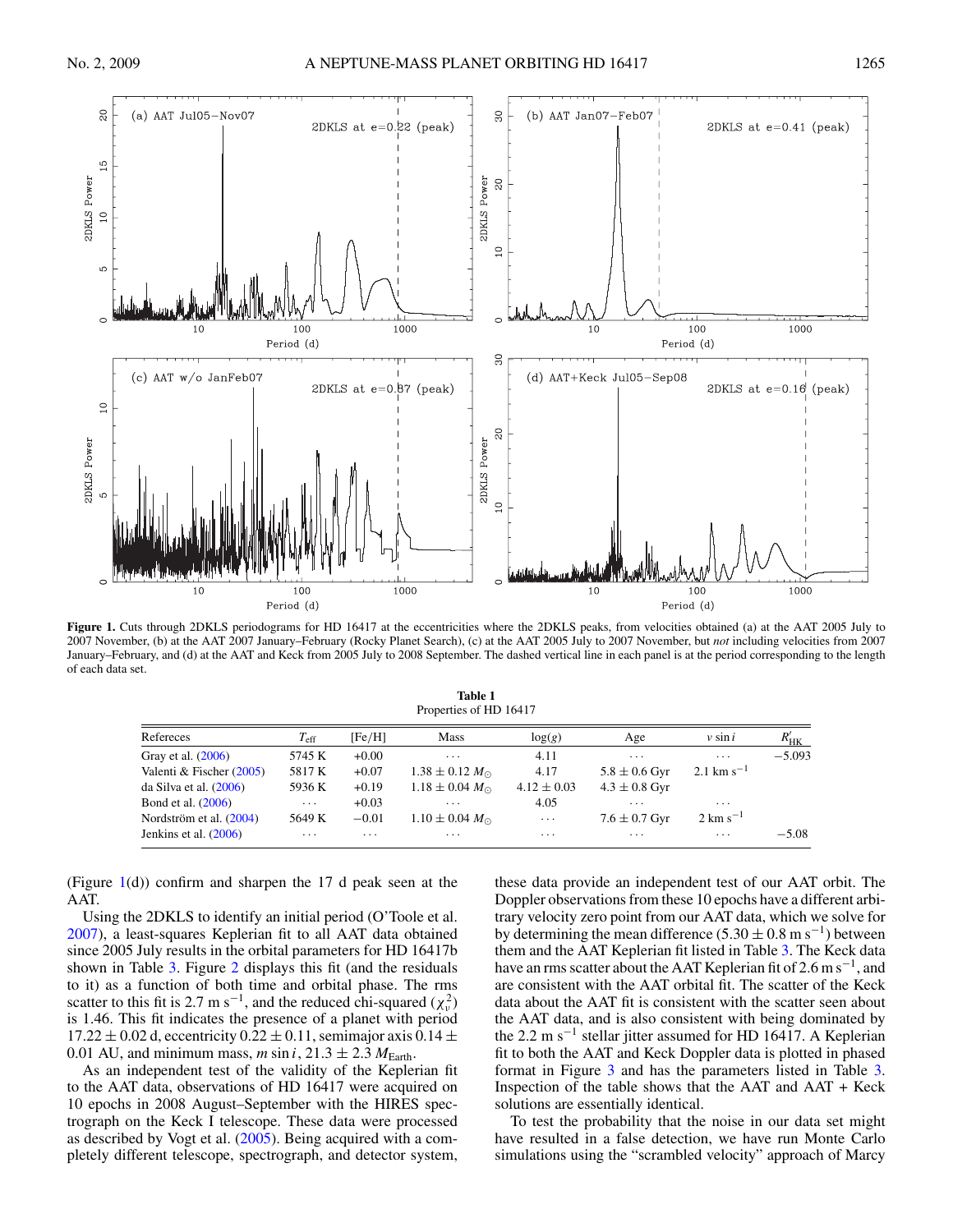**Table 2** AAT and Keck Velocities for HD 16417

<span id="page-3-0"></span>

| JD                     | <b>RV</b>        | Uncertainty  | JD                     | <b>RV</b>    | Uncertainty  |
|------------------------|------------------|--------------|------------------------|--------------|--------------|
| $(-2,450,000)$         | $(m s^{-1})$     | $(m s^{-1})$ | $(-2,450,000)$         | $(m s^{-1})$ | $(m s^{-1})$ |
| AAT data               |                  |              | 4112.0116              | 4.3          | 0.8          |
| 831.0428               | $-4.9$           | 1.3          | 4113.0269              | 4.9          | 0.7          |
| 1235.9478              | $-4.6$           | 1.7          | 4115.0118              | 2.2          | 0.7          |
| 1383.3280              | $-6.2$           | 1.3          | 4120.0503              | $-8.1$       | 0.8          |
| 1527.0042              | $-6.2$           | 1.5          | 4121.0305              | $-7.6$       | 0.7          |
| 1745.2774              | $-3.0$           | 2.1          | 4122.9829              | $-6.2$       | 1.0          |
| 1918.9828              | 1.7              | 1.7          | 4125.9886              | $-3.4$       | 0.8          |
| 2093.3381              | 2.5              | 1.3          | 4126.9851              | $-5.7$       | 0.8          |
| 2152.1484              | $-6.4$           | 1.7          | 4127.9908              | $-1.4$       | 0.8          |
| 2187.2044              | $-13.0$          | 1.6          | 4128.9865              | $-1.2$       | 0.7          |
| 2510.2888              | $-6.2$           | 1.7          | 4130.0112              | 0.9          | 0.8          |
| 2511.1718              | 4.5              | 1.8          | 4130.9868              | 4.1          | 0.7          |
| 2592.0257              | 3.4              | 1.7          | 4132.0035              | 1.7          | 0.7          |
| 2595.0301              | 4.0              | 1.8          | 4133.9993              | $-4.8$       | 0.8          |
| 2653.9925              | $-7.8$           | 1.5          | 4134.9980              | $-5.4$       | 0.8          |
| 2654.9466              | $-5.3$           | 1.2          | 4136.0016              | $-7.6$       | 0.8          |
| 2709.9252              | $-4.2$           | 1.6          | 4136.9966              | $-6.5$       | 0.8          |
| 2858.3358              | $-12.8$          | 2.3          | 4141.0055              | $-3.2$       | 1.0          |
| 2859.2674              | $-9.0$           | 1.4          | 4142.9713              | $-2.5$       | 0.9          |
| 2943.1533              | 2.8              | 1.5          | 4145.9938              | 0.2          | 0.9          |
| 2947.1022              | $-0.3$           | 1.5          | 4149.9572              | $-2.8$       | 0.9          |
| 3008.0274              | $-3.4$           | 1.4          | 4151.9790              | $-3.1$       | 1.3          |
| 3042.9591              | $-1.8$           | 1.4          | 4153.9422              | $-8.8$       | 0.9          |
| 3044.9355              | 1.3              | 1.6          | 4154.9652              | $-7.1$       | 0.8          |
| 3214.2841              | 0.6              | 1.6          | 4334.2403              | 4.4          | 0.9          |
| 3216.3303              | $-1.0$           | 1.3          | 4336.2952              | 1.9          | 1.1          |
| 3243.3165              | $-7.5$           | 1.5          | 4337.0800              | 3.4          | 1.2          |
| 3245.3017              | $-3.5$           | 1.7          | 4338.3181              | 3.7          | 1.0          |
| 3281.1880              | $-4.1$           | 1.4          | 4369.2268              | 4.6          | 0.8          |
| 3571.3031              | $-3.3$<br>$-6.5$ | 0.8          | 4370.2132              | 1.1<br>5.8   | 0.8          |
| 3573.2777<br>3574.3199 | $-3.2$           | 0.7<br>0.6   | 4372.1686<br>4375.2326 | $-0.2$       | 1.0<br>0.8   |
| 3576.2722              | $-3.9$           | 0.6          | 4425.1309              | $-0.5$       | 1.0          |
| 3577.2801              | $-2.1$           | 0.8          | 4430.0449              | $-6.0$       | 0.8          |
| 3579.2940              | 0.3              | 0.7          | Keck data              |              |              |
| 3628.2300              | 0.0              | 0.8          | 4668.1283              | 6.6          | 0.5          |
| 3632.2301              | 0.6              | 0.8          | 4672.1241              | $-2.4$       | 0.5          |
| 3665.1501              | 2.7              | 0.8          | 4673.1315              | 0.1          | 0.5          |
| 3700.0923              | 1.5              | 0.8          | 4674.1344              | $-3.5$       | 0.5          |
| 3702.1209              | $-1.3$           | 0.9          | 4676.1059              | 1.5          | 0.5          |
| 3749.9836              | 9.3              | 0.8          | 4687.1134              | $-4.1$       | 0.5          |
| 4008.2198              | $-0.0$           | 0.8          | 4702.1000              | 3.4          | 0.6          |
| 4015.1835              | $-6.1$           | 1.0          | 4703.0879              | $-0.3$       | 0.5          |
| 4038.1589              | 4.7              | 0.8          | 4704.0405              | 0.8          | 0.6          |
| 4041.1044              | 4.7              | 0.8          | 4705.0833              | $-0.7$       | 0.6          |
|                        |                  |              |                        |              |              |

| Table 3                         |  |  |  |  |
|---------------------------------|--|--|--|--|
| Orbital Solutions for HD 16417b |  |  |  |  |

| Parameter                                       | $AAT^a$          | $AAT + Keck^b$   |
|-------------------------------------------------|------------------|------------------|
| Orbital period $P(d)$                           | $17.22 \pm 0.02$ | $17.24 \pm 0.01$ |
| Velocity semiamplitude $K$ (m s <sup>-1</sup> ) | $4.8 \pm 0.5$    | $5.0 \pm 0.4$    |
| Eccentricity e                                  | $0.22 \pm 0.11$  | $0.20 \pm 0.09$  |
| Periastron date $(JD-2,450,000)$                | $103.1 \pm 4.8$  | $99.74 \pm 3.3$  |
| $\omega$ (degrees)                              | $70 \pm 29$      | $77 \pm 26$      |
| <i>m</i> sin <i>i</i> ( $M_{\text{Earth}}$ )    | $21.3 \pm 2.3$   | $22.1 \pm 2.0$   |
| Semimajor axis (AU)                             | $0.14 \pm 0.01$  | $0.14 \pm 0.01$  |
| $N_{\rm fit}$                                   | 50               | 60               |
| Rms (m s <sup>-1</sup> )                        | 2.7              | 2.6              |

**Notes.**

<sup>a</sup> Solutions for all AAT data obtained since 2005 July 19.

<sup>b</sup> Solutions for all AAT data obtained since 2005 July 19 and all Keck data.



**Figure 2.** Keplerian best fit to AAT data for HD 16417 from 2005 July to 2007 November, shown as both a function of time (upper plot) and phased at the best-fit period (lower plot). The bars show the internal measurement uncertainty produced by the Doppler measurement process. In each plot, the lower panel shows the residuals to the fit—these bars also include the jitter estimated for HD 16417. A host star mass of 1.2  $M_{\odot}$  and an intrinsic stellar Doppler variability (i.e., jitter) of 2.2 m s<sup> $-1$ </sup> are assumed.

(A color version of this figure is available in the online journal.)

et al. [\(2005\)](#page-5-0). This technique makes the null hypothesis that no planet is present, and then uses the actual data as the best available proxy for the combined noise due to our observing system and the star. Multiple realizations of that noise are then created by keeping the observed timestamps, and scrambling the observed velocities among them. We created 6000 scrambled AAT velocity sets, and then subjected them to the same analysis as our actual data set (i.e., identifying the strongest peak in the 2DKLS followed by a least-squares Keplerian fit). No trial among 6000 showed a  $\chi^2_\nu$  better than that obtained for the original AAT data set, and the distribution of the scrambled reduced  $\chi^2_\nu$  (see Figure [4\)](#page-4-0) shows a clear separation from that obtained with the actual data. We conclude that the probability of obtaining a false planetary detection from our velocities of HD 16417 is *<*0.017%.

## 5. DISCUSSION

The velocity semiamplitude of HD 16417b is quite low  $(K = 4.8 \text{ m s}^{-1})$ , so we must consider the possibility that the observed variation could be due to a stellar effect, such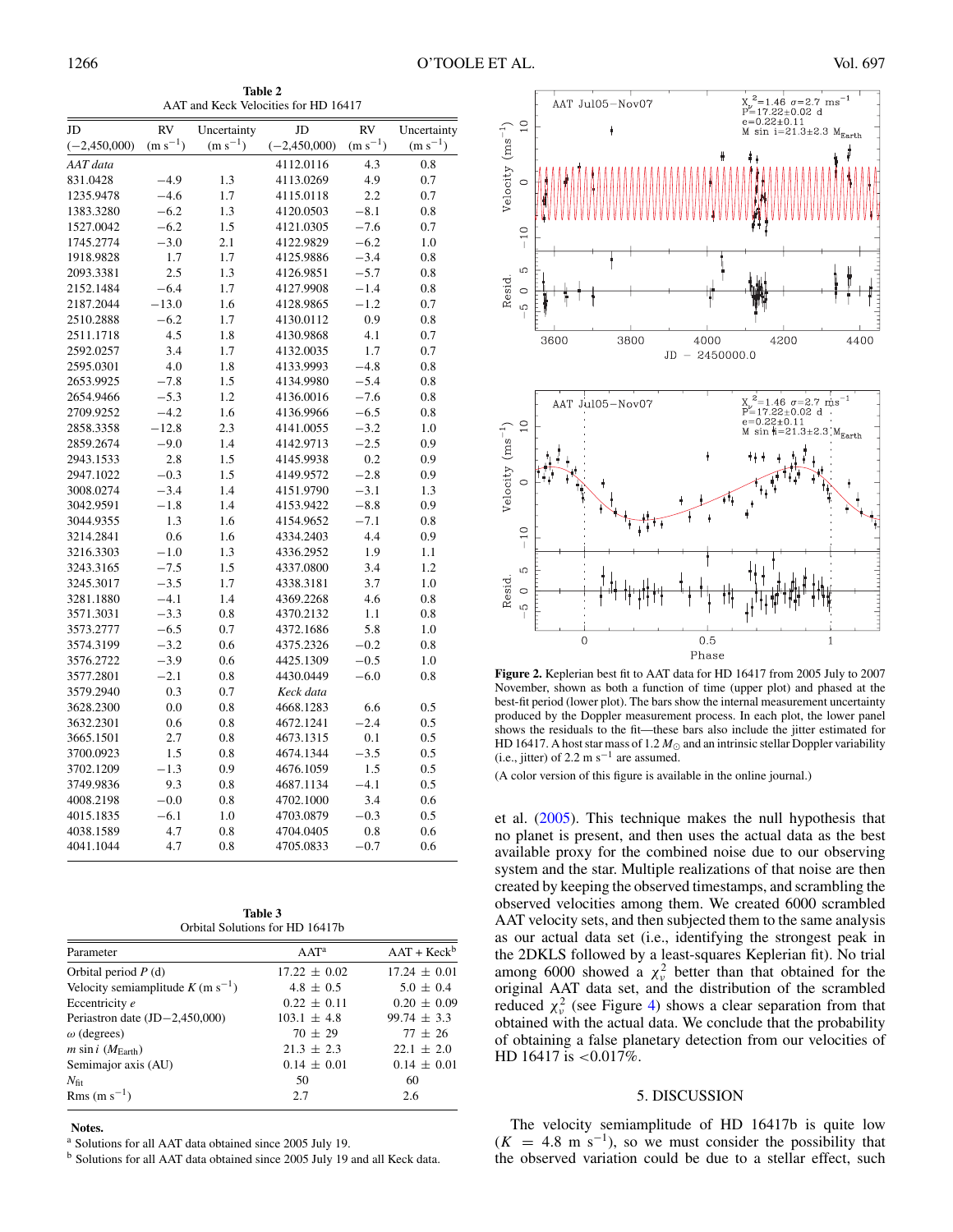$\overline{0}$ 



<span id="page-4-0"></span>

**Figure 3.** AAT and Keck data (2005 July to 2008 September) phased at period obtained when a Keplerian is fit to both AAT and Keck data. The Keck data are highlighted with circles. The bars show the internal measurement uncertainty produced by the Doppler measurement process. The lower panel shows the residuals to the fit—these bars also include the jitter estimated for HD 16417. A host star mass of 1.2  $M_{\odot}$  and an intrinsic stellar Doppler variability (i.e., jitter) of 2.2 m s<sup> $-1$ </sup> are assumed.

(A color version of this figure is available in the online journal.)

as a rotating starspot, rather than a planet. Unfortunately, the velocity amplitude is much too small for an analysis of line bisectors to reveal any surface kinematics. However, from the activity measure  $\log R'_{HK} = -5.08$ , we can predict a rotation period of 23–33 d (Wright et al. [2004\)](#page-5-0). This is inconsistent with our measured orbital period of 17.22 d. It is conceivable (as suggested by Vogt et al. [2005](#page-5-0) for the similarly short-period, lowmass planet orbiting the inactive star HD 190360) that a ∼17 d Doppler periodicity could be caused by *two* spot complexes at opposite longitudes on a star with a rotation period of ∼34 d. However, the presence of two such complexes would also wash out their Doppler signal, such that each individual complex would need to be roughly twice as large as that required to produce a similar velocity signal from a single complex. Given the implausibility of the contrived spot features required on HD 16417 to produce the observed Doppler periodicity, *and* the fact that the 17 d periodicity has been observed to be coherent in phase over more than 3 years, we argue that the most probable explanation for the observed velocity signal is a low-mass planet in a 17 d orbit.

Given that multiple planet systems are being found around an increasing number of extrasolar planet hosting stars (Butler et al. [2006\)](#page-5-0), we have carried out some simple tests of our data to see if further planets may be present. The next most significant Doppler peak in our data (after the first planet has been removed) is found at ∼290 d. Two-planet fits have been tested, and suggest the possibility of a second highly eccentric planet (*e >* 0*.*8) at  $P \approx 289$  d. However, at present we are hesitant to propose this as a firm candidate given the low Doppler amplitudes involved. The rms scatter about our single planet fit is just 2.6 m s<sup>−1</sup> (from AAT and Keck data combined), which is consistent with being due to our measurement uncertainties (1 m s<sup>-1</sup>) and jitter  $(2.2 \text{ m s}^{-1})$  alone. It is the nature of eccentric Keplerian fits that they are eminently capable of producing apparently good fits to roughly constant data sets with a few velocity outliers however, if those outliers are truly due to noise, then such fits are essentially meaningless. As this is just the case we see here, more data will be required to confirm or deny the presence of



**Figure 4.** Scrambled false alarm probability results. The histogram shows the  $\chi^2_\nu$ values that result from the best Keplerian fits to 6000 realizations of scrambled versions of the AAPS velocities for HD 16417. The dashed line shows the reduced  $\chi^2_\nu$  for our actual data.

further planets in this system via the repeated observations of periodic outliers to the single planet Keplerian solution.

The orbit of HD 16417b appears to be noncircular ( $e =$  $0.20 \pm 0.09$ , adding to the growing list of short-period exoplanets with nonzero orbital eccentricities. Tidal interaction with the planet host star is expected to circularize the orbits of planets with short periods, with circularization timescales typically shorter than the ages of their hosts. We have used the relationship of Goldreich Soter [\(1966\)](#page-5-0) to estimate the circularization timescale to be ∼350 Gyr. This is much longer than the upper limit to the age of HD 16417 (∼7 Gyr). We used a tidal quality factor,  $Q_p$ , of  $10^5$ , which is in line with the value estimated for solar system planets, and used a radius estimate based on the measured radius of similar object HAT-P-11b (Bakos et al. [2009\)](#page-5-0).

The origin of the noncircular orbits is not entirely clear. Matsumura et al. [\(2008\)](#page-5-0) suggested that either basing tidal circularization calculations on our solar system is not appropriate, or that these systems are affected by an external perturbation—i.e., an outer (possibly undetected) planet. In the case of low-mass, short-period exoplanets such as HD 16417b, however, we advise caution in placing too great an emphasis on nonzero eccentricities. Two recent studies by O'Toole et al. [\(2009\)](#page-5-0) and Shen Turner [\(2008\)](#page-5-0) have found that there is a bias *against* measuring zero-eccentricity orbits when S*/*Ns are low. We note that the fit uncertainty for HD 16417b is also quite high ( $\sigma_e = 0.1$ ), and so coupled with this bias, it is not clear that the orbital eccentricity is well constrained. Monitoring of the star is ongoing: this will provide future constraints on all orbital parameters.

HD 16417b raises the number of known planets with *m* sin *i* minimum masses of Neptune mass (or less) to 18. Interestingly, roughly equal numbers have been found in orbit around G-, K-, and M-dwarfs (6, 6, and 6, respectively, in each spectral type). Interpreting these numbers, though, is fraught with difficulty. On the one hand, low-mass planets are easier to find around K- and M-dwarfs as their host star masses are smaller. On the other hand, substantially fewer K- and M-dwarf stars are under survey by Doppler programs at present, and they tend to be fainter and more difficult to obtain optical Doppler velocities for.

What we can clearly conclude from our observations of HD 16417 is that the efficiency of detecting low-mass planets